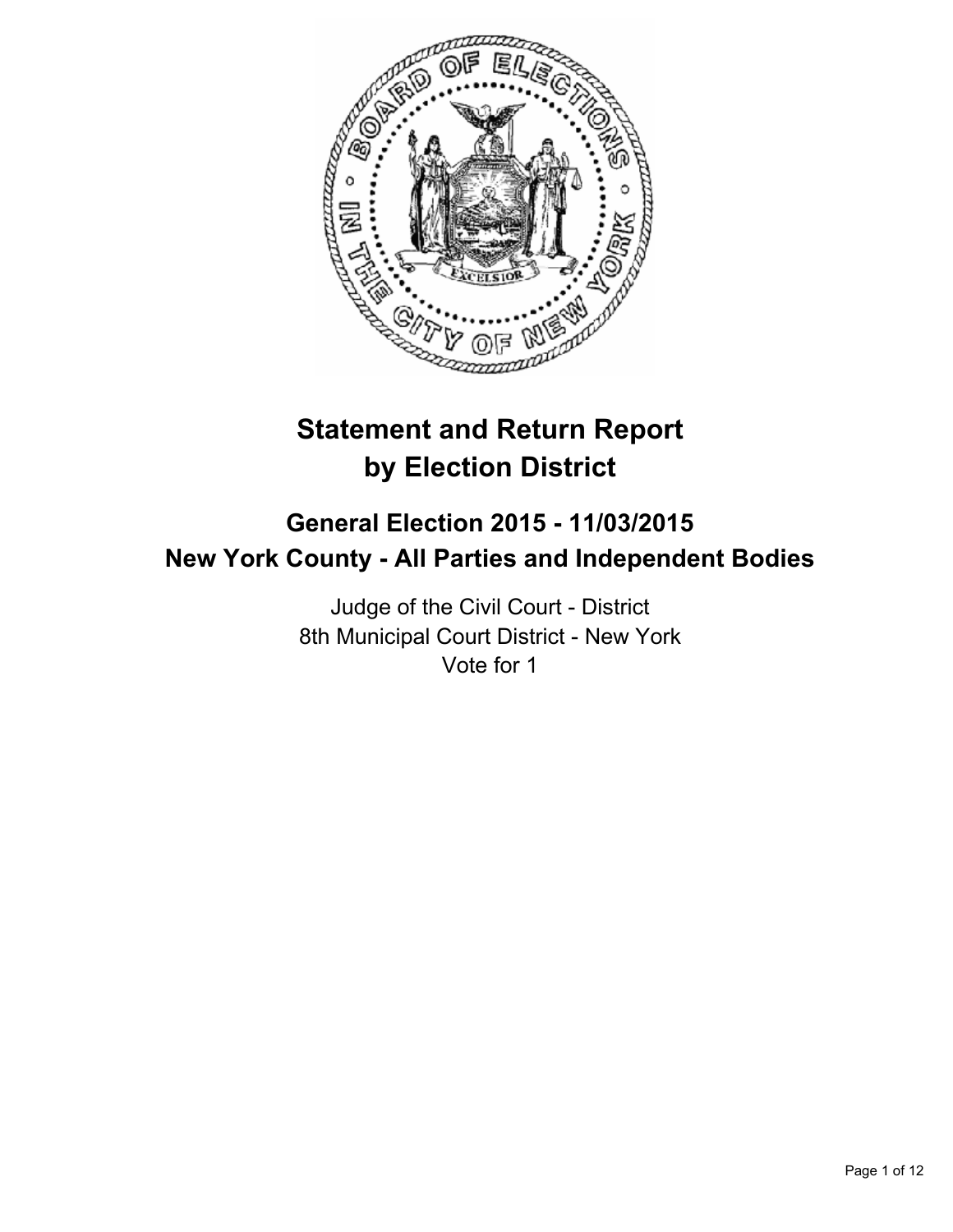

| PUBLIC COUNTER                                           | 38       |
|----------------------------------------------------------|----------|
| <b>EMERGENCY</b>                                         | $\Omega$ |
| ABSENTEE/MILITARY                                        | 6        |
| AFFIDAVIT                                                |          |
| <b>Total Ballots</b>                                     | 45       |
| Less - Inapplicable Federal/Special Presidential Ballots | $\Omega$ |
| <b>Total Applicable Ballots</b>                          | 45       |
| LISA S. HEADLEY (DEMOCRATIC)                             | 24       |
| <b>Total Votes</b>                                       | 24       |
| Unrecorded                                               | 21       |

#### **053/68**

| PUBLIC COUNTER                                           | 48           |
|----------------------------------------------------------|--------------|
| EMERGENCY                                                | $\mathbf{0}$ |
| ABSENTEE/MILITARY                                        |              |
| AFFIDAVIT                                                | 2            |
| Total Ballots                                            | 51           |
| Less - Inapplicable Federal/Special Presidential Ballots | $\Omega$     |
| <b>Total Applicable Ballots</b>                          | 51           |
| LISA S. HEADLEY (DEMOCRATIC)                             | 37           |
| Total Votes                                              | 37           |
| Unrecorded                                               | 14           |
|                                                          |              |

#### **054/68**

| PUBLIC COUNTER                                           | 32       |
|----------------------------------------------------------|----------|
| <b>EMERGENCY</b>                                         | 0        |
| ABSENTEE/MILITARY                                        | 3        |
| <b>AFFIDAVIT</b>                                         | 0        |
| <b>Total Ballots</b>                                     | 35       |
| Less - Inapplicable Federal/Special Presidential Ballots | $\Omega$ |
| <b>Total Applicable Ballots</b>                          | 35       |
| LISA S. HEADLEY (DEMOCRATIC)                             | 26       |
| <b>Total Votes</b>                                       | 26       |
| Unrecorded                                               | 9        |
|                                                          |          |

| <b>PUBLIC COUNTER</b>                                    | 32 |
|----------------------------------------------------------|----|
| <b>EMERGENCY</b>                                         | 0  |
| ABSENTEE/MILITARY                                        | 2  |
| AFFIDAVIT                                                |    |
| <b>Total Ballots</b>                                     | 35 |
| Less - Inapplicable Federal/Special Presidential Ballots | 0  |
| <b>Total Applicable Ballots</b>                          | 35 |
| LISA S. HEADLEY (DEMOCRATIC)                             | 18 |
| UNATTRIBUTABLE WRITE-IN (WRITE-IN)                       | 1  |
| <b>Total Votes</b>                                       | 19 |
| Unrecorded                                               | 16 |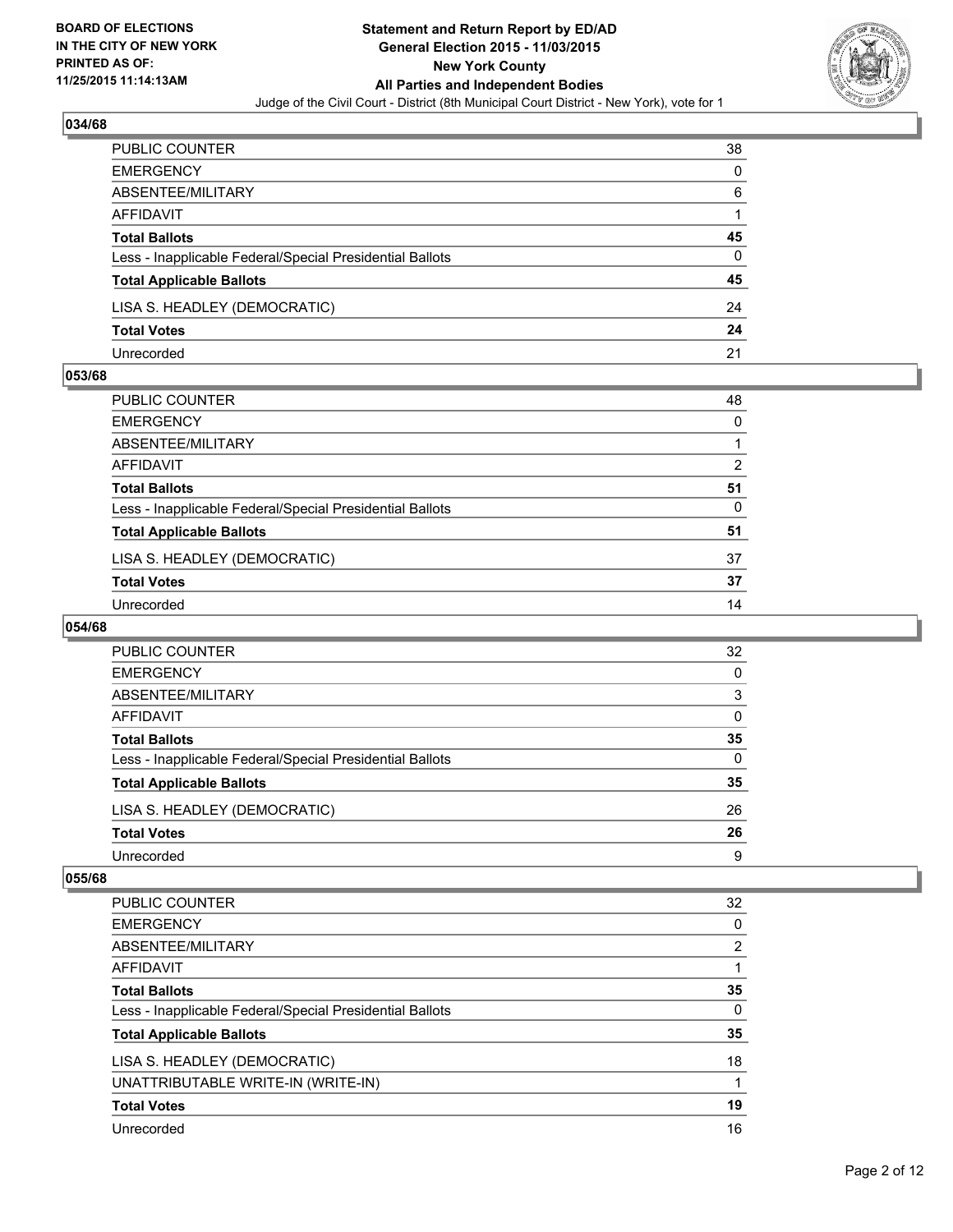

| PUBLIC COUNTER                                           | 61       |
|----------------------------------------------------------|----------|
| <b>EMERGENCY</b>                                         | $\Omega$ |
| ABSENTEE/MILITARY                                        | 3        |
| AFFIDAVIT                                                | $\Omega$ |
| <b>Total Ballots</b>                                     | 64       |
| Less - Inapplicable Federal/Special Presidential Ballots | $\Omega$ |
| <b>Total Applicable Ballots</b>                          | 64       |
| LISA S. HEADLEY (DEMOCRATIC)                             | 38       |
| <b>Total Votes</b>                                       | 38       |
| Unrecorded                                               | 26       |

#### **061/68**

| PUBLIC COUNTER                                           | 45       |
|----------------------------------------------------------|----------|
| <b>EMERGENCY</b>                                         | 0        |
| ABSENTEE/MILITARY                                        | 7        |
| <b>AFFIDAVIT</b>                                         | 0        |
| <b>Total Ballots</b>                                     | 52       |
| Less - Inapplicable Federal/Special Presidential Ballots | $\Omega$ |
| <b>Total Applicable Ballots</b>                          | 52       |
| LISA S. HEADLEY (DEMOCRATIC)                             | 39       |
| UNATTRIBUTABLE WRITE-IN (WRITE-IN)                       |          |
| <b>Total Votes</b>                                       | 40       |
| Unrecorded                                               | 12       |
|                                                          |          |

#### **062/68**

| <b>PUBLIC COUNTER</b>                                    | 24 |
|----------------------------------------------------------|----|
| <b>EMERGENCY</b>                                         | 0  |
| ABSENTEE/MILITARY                                        | 3  |
| AFFIDAVIT                                                | 0  |
| <b>Total Ballots</b>                                     | 27 |
| Less - Inapplicable Federal/Special Presidential Ballots | 0  |
| <b>Total Applicable Ballots</b>                          | 27 |
| LISA S. HEADLEY (DEMOCRATIC)                             | 20 |
| <b>Total Votes</b>                                       | 20 |
| Unrecorded                                               |    |

| <b>PUBLIC COUNTER</b>                                    | 67             |
|----------------------------------------------------------|----------------|
| <b>EMERGENCY</b>                                         | 0              |
| ABSENTEE/MILITARY                                        | 5              |
| <b>AFFIDAVIT</b>                                         | $\overline{2}$ |
| <b>Total Ballots</b>                                     | 74             |
| Less - Inapplicable Federal/Special Presidential Ballots | 0              |
| <b>Total Applicable Ballots</b>                          | 74             |
| LISA S. HEADLEY (DEMOCRATIC)                             | 53             |
| HELENE JNANE (WRITE-IN)                                  |                |
| <b>Total Votes</b>                                       | 54             |
| Unrecorded                                               | 20             |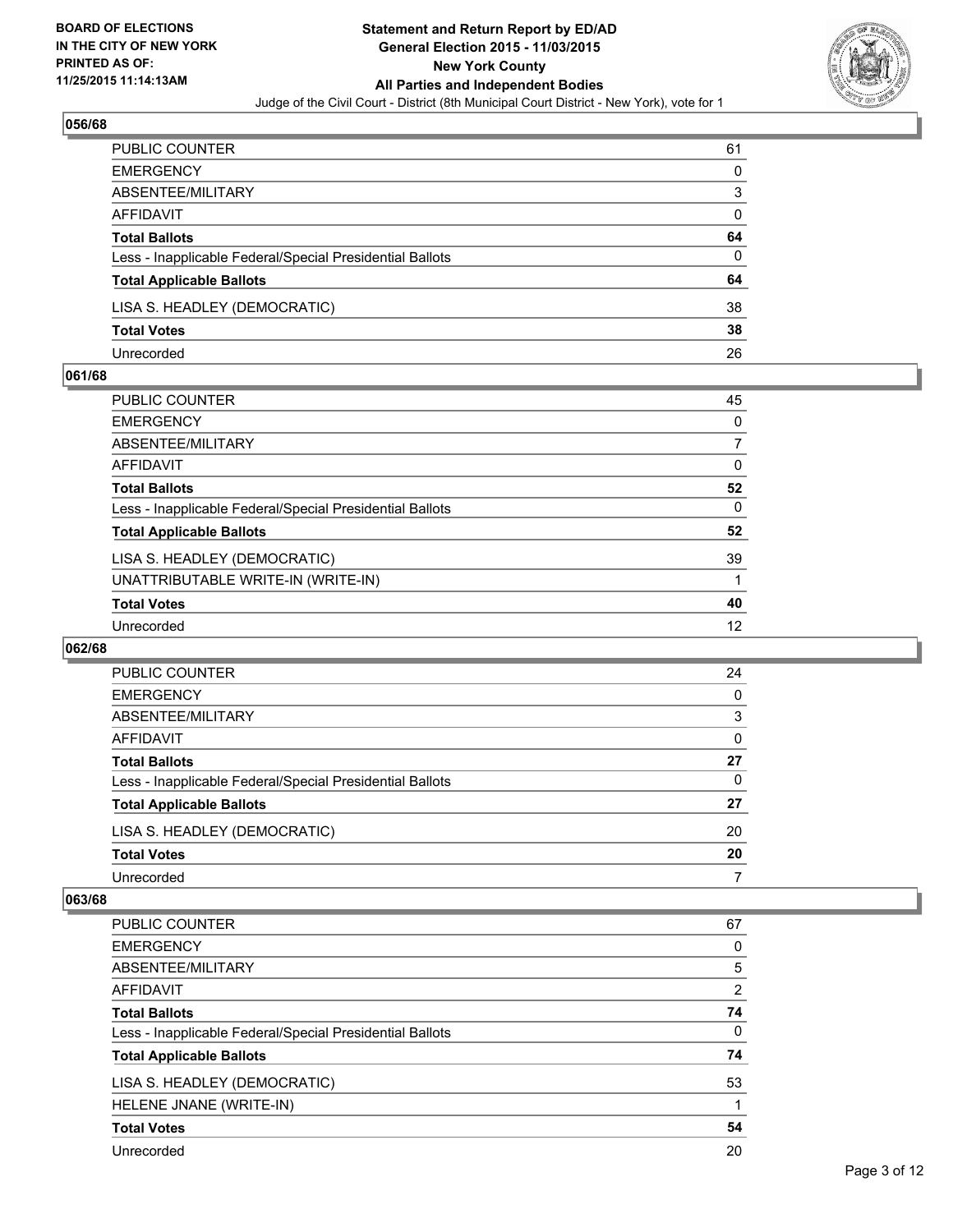

#### **064/68 COMBINED into: 056/68**

#### **065/68 COMBINED into: 056/68**

**066/68** 

| PUBLIC COUNTER                                           | 71           |
|----------------------------------------------------------|--------------|
| EMERGENCY                                                | 0            |
| ABSENTEE/MILITARY                                        | 7            |
| AFFIDAVIT                                                | 2            |
| Total Ballots                                            | 80           |
| Less - Inapplicable Federal/Special Presidential Ballots | $\mathbf{0}$ |
| <b>Total Applicable Ballots</b>                          | 80           |
| LISA S. HEADLEY (DEMOCRATIC)                             | 58           |
| <b>Total Votes</b>                                       | 58           |
| Unrecorded                                               | 22           |

#### **067/68 COMBINED into: 071/68**

#### **068/68 COMBINED into: 069/68**

#### **069/68**

| <b>PUBLIC COUNTER</b>                                    | 57 |
|----------------------------------------------------------|----|
| <b>EMERGENCY</b>                                         | 0  |
| ABSENTEE/MILITARY                                        | 3  |
| <b>AFFIDAVIT</b>                                         | 0  |
| <b>Total Ballots</b>                                     | 60 |
| Less - Inapplicable Federal/Special Presidential Ballots | 0  |
| <b>Total Applicable Ballots</b>                          | 60 |
| LISA S. HEADLEY (DEMOCRATIC)                             | 51 |
| <b>Total Votes</b>                                       | 51 |
| Unrecorded                                               | 9  |
|                                                          |    |

#### **070/68 COMBINED into: 071/68**

| <b>PUBLIC COUNTER</b>                                    | 67 |
|----------------------------------------------------------|----|
| <b>EMERGENCY</b>                                         | 0  |
| ABSENTEE/MILITARY                                        |    |
| <b>AFFIDAVIT</b>                                         | 0  |
| <b>Total Ballots</b>                                     | 74 |
| Less - Inapplicable Federal/Special Presidential Ballots | 0  |
| <b>Total Applicable Ballots</b>                          | 74 |
| LISA S. HEADLEY (DEMOCRATIC)                             | 52 |
| UNATTRIBUTABLE WRITE-IN (WRITE-IN)                       |    |
| <b>Total Votes</b>                                       | 53 |
| Unrecorded                                               | 21 |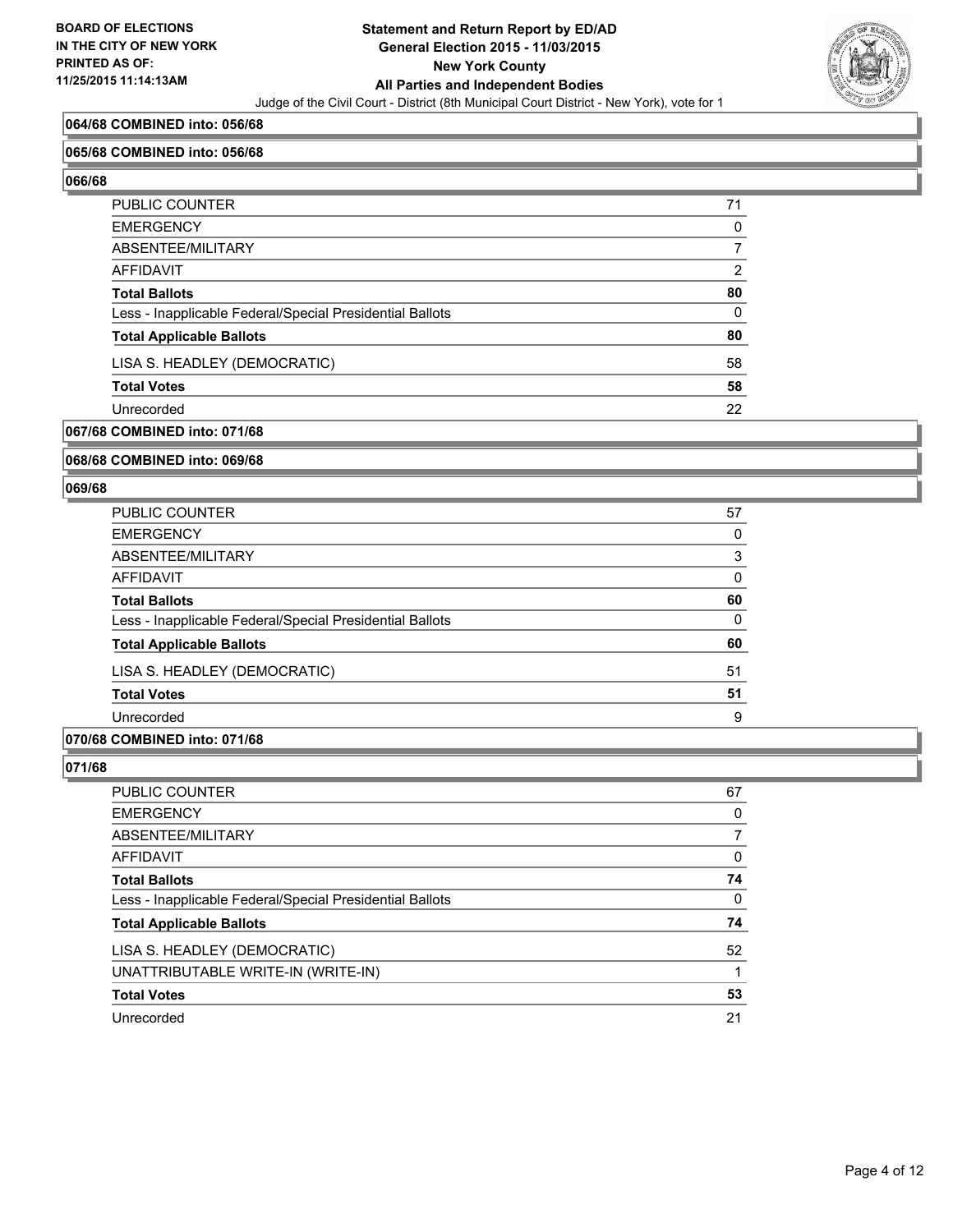

| PUBLIC COUNTER                                           | 50 |
|----------------------------------------------------------|----|
| <b>EMERGENCY</b>                                         | 0  |
| ABSENTEE/MILITARY                                        | 6  |
| AFFIDAVIT                                                |    |
| <b>Total Ballots</b>                                     | 57 |
| Less - Inapplicable Federal/Special Presidential Ballots | 0  |
| <b>Total Applicable Ballots</b>                          | 57 |
| LISA S. HEADLEY (DEMOCRATIC)                             | 43 |
| UNATTRIBUTABLE WRITE-IN (WRITE-IN)                       |    |
| <b>Total Votes</b>                                       | 44 |
| Unrecorded                                               | 13 |

### **073/68 COMBINED into: 066/68**

#### **074/68 COMBINED into: 063/68**

#### **075/68**

| <b>PUBLIC COUNTER</b>                                    | 20             |
|----------------------------------------------------------|----------------|
| <b>EMERGENCY</b>                                         | 0              |
| ABSENTEE/MILITARY                                        | $\overline{2}$ |
| <b>AFFIDAVIT</b>                                         |                |
| <b>Total Ballots</b>                                     | 23             |
| Less - Inapplicable Federal/Special Presidential Ballots | 0              |
| <b>Total Applicable Ballots</b>                          | 23             |
| LISA S. HEADLEY (DEMOCRATIC)                             | 15             |
| ABE VIGODA (WRITE-IN)                                    |                |
| ELISA GILSON (WRITE-IN)                                  |                |
| <b>Total Votes</b>                                       | 17             |
| Unrecorded                                               | 6              |

#### **076/68 COMBINED into: 072/68**

#### **077/68 COMBINED into: 078/68**

| 080/68 COMBINED into: 082/68                             |    |
|----------------------------------------------------------|----|
| 079/68 COMBINED into: 087/68                             |    |
| Unrecorded                                               | 9  |
| <b>Total Votes</b>                                       | 30 |
| LISA S. HEADLEY (DEMOCRATIC)                             | 30 |
| <b>Total Applicable Ballots</b>                          | 39 |
| Less - Inapplicable Federal/Special Presidential Ballots | 0  |
| <b>Total Ballots</b>                                     | 39 |
| AFFIDAVIT                                                |    |
| ABSENTEE/MILITARY                                        |    |
| <b>EMERGENCY</b>                                         | 0  |
| <b>PUBLIC COUNTER</b>                                    | 37 |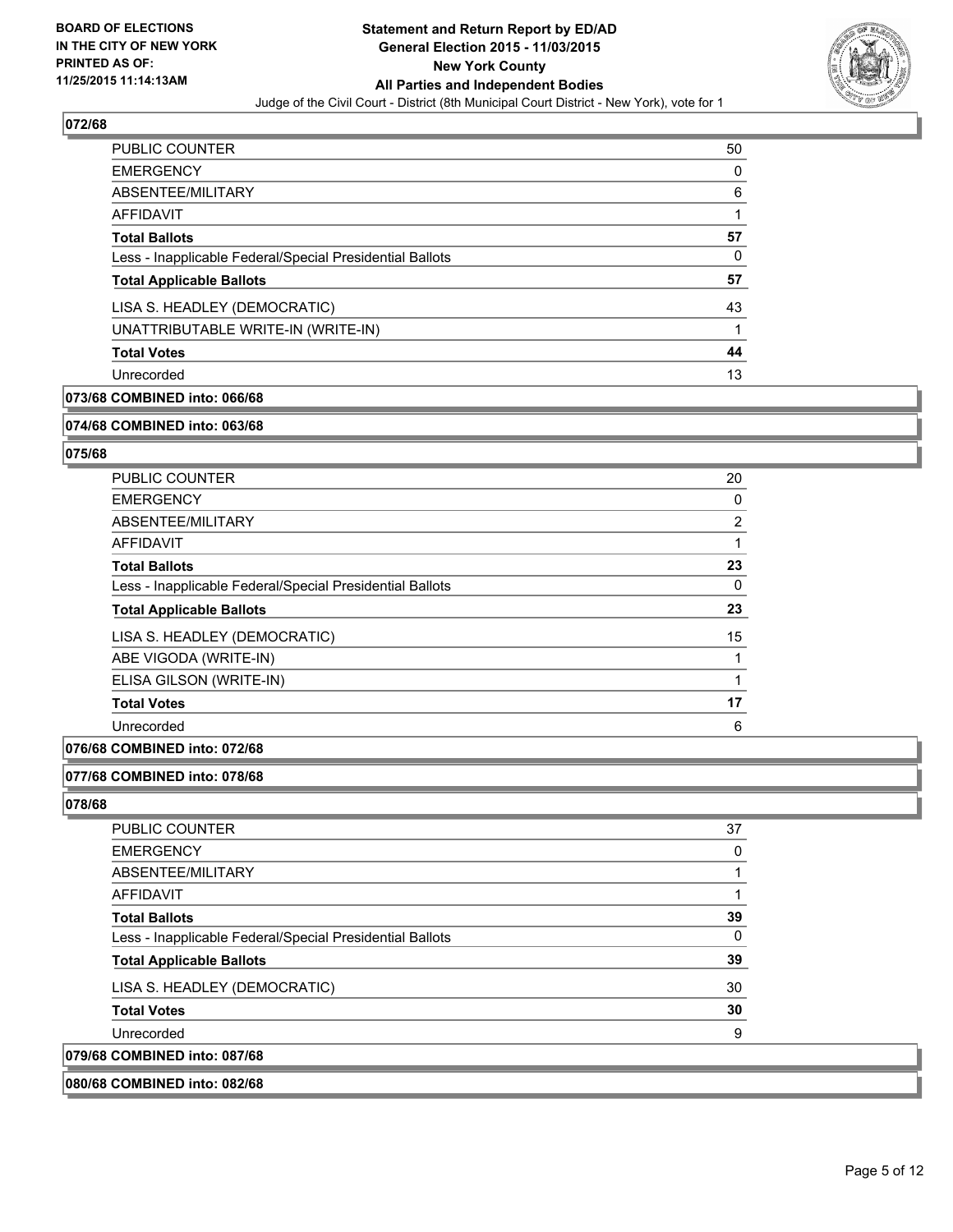

| PUBLIC COUNTER                                           | 89  |
|----------------------------------------------------------|-----|
| <b>EMERGENCY</b>                                         | 0   |
| <b>ABSENTEE/MILITARY</b>                                 | 13  |
| AFFIDAVIT                                                | 2   |
| <b>Total Ballots</b>                                     | 104 |
| Less - Inapplicable Federal/Special Presidential Ballots | 0   |
| <b>Total Applicable Ballots</b>                          | 104 |
| LISA S. HEADLEY (DEMOCRATIC)                             | 87  |
| UNATTRIBUTABLE WRITE-IN (WRITE-IN)                       | 2   |
| <b>Total Votes</b>                                       | 89  |
| Unrecorded                                               | 15  |

#### **083/68**

| PUBLIC COUNTER                                           | 94       |
|----------------------------------------------------------|----------|
| <b>EMERGENCY</b>                                         | 0        |
| ABSENTEE/MILITARY                                        | 11       |
| AFFIDAVIT                                                | 0        |
| <b>Total Ballots</b>                                     | 105      |
| Less - Inapplicable Federal/Special Presidential Ballots | $\Omega$ |
| <b>Total Applicable Ballots</b>                          | 105      |
| LISA S. HEADLEY (DEMOCRATIC)                             | 76       |
| <b>Total Votes</b>                                       | 76       |
| Unrecorded                                               | 29       |
|                                                          |          |

#### **084/68**

| PUBLIC COUNTER                                           | 51 |
|----------------------------------------------------------|----|
| <b>EMERGENCY</b>                                         | 0  |
| ABSENTEE/MILITARY                                        | 3  |
| AFFIDAVIT                                                | 0  |
| <b>Total Ballots</b>                                     | 54 |
| Less - Inapplicable Federal/Special Presidential Ballots | 0  |
| <b>Total Applicable Ballots</b>                          | 54 |
| LISA S. HEADLEY (DEMOCRATIC)                             | 29 |
| <b>Total Votes</b>                                       | 29 |
| Unrecorded                                               | 25 |

| <b>PUBLIC COUNTER</b>                                    | 48 |
|----------------------------------------------------------|----|
| <b>EMERGENCY</b>                                         | 0  |
| ABSENTEE/MILITARY                                        | 5  |
| AFFIDAVIT                                                | 2  |
| <b>Total Ballots</b>                                     | 55 |
| Less - Inapplicable Federal/Special Presidential Ballots | 0  |
| <b>Total Applicable Ballots</b>                          | 55 |
| LISA S. HEADLEY (DEMOCRATIC)                             | 27 |
| <b>Total Votes</b>                                       | 27 |
| Unrecorded                                               | 28 |
|                                                          |    |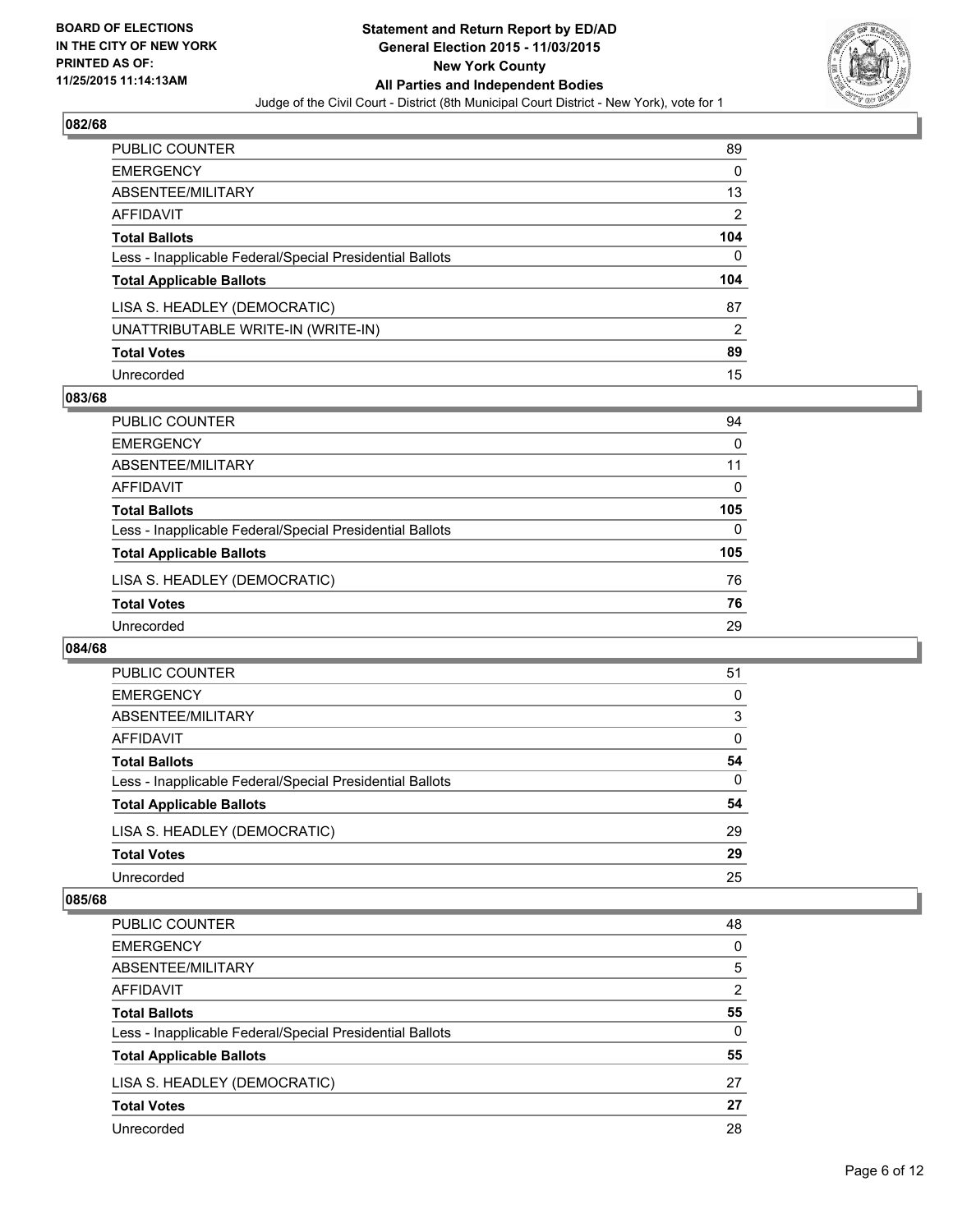

| PUBLIC COUNTER                                           | 20           |
|----------------------------------------------------------|--------------|
| <b>EMERGENCY</b>                                         | $\mathbf{0}$ |
| ABSENTEE/MILITARY                                        |              |
| AFFIDAVIT                                                | 0            |
| <b>Total Ballots</b>                                     | 21           |
| Less - Inapplicable Federal/Special Presidential Ballots | 0            |
| <b>Total Applicable Ballots</b>                          | 21           |
| LISA S. HEADLEY (DEMOCRATIC)                             | 10           |
| <b>Total Votes</b>                                       | 10           |
| Unrecorded                                               | 11           |

#### **087/68**

| <b>PUBLIC COUNTER</b>                                    | 62 |
|----------------------------------------------------------|----|
| <b>EMERGENCY</b>                                         | 0  |
| ABSENTEE/MILITARY                                        | 15 |
| AFFIDAVIT                                                | 0  |
| <b>Total Ballots</b>                                     | 77 |
| Less - Inapplicable Federal/Special Presidential Ballots | 0  |
| <b>Total Applicable Ballots</b>                          | 77 |
| LISA S. HEADLEY (DEMOCRATIC)                             | 55 |
| SUSANNE WASSON (WRITE-IN)                                |    |
| UNATTRIBUTABLE WRITE-IN (WRITE-IN)                       |    |
| <b>Total Votes</b>                                       | 57 |
| Unrecorded                                               | 20 |
| 0.01101100000100                                         |    |

## $|089/$

| 089/68                                                   |    |
|----------------------------------------------------------|----|
| PUBLIC COUNTER                                           | 34 |
| <b>EMERGENCY</b>                                         | 0  |
| ABSENTEE/MILITARY                                        | 5  |
| AFFIDAVIT                                                |    |
| <b>Total Ballots</b>                                     | 40 |
| Less - Inapplicable Federal/Special Presidential Ballots | 0  |
| <b>Total Applicable Ballots</b>                          | 40 |
| LISA S. HEADLEY (DEMOCRATIC)                             | 20 |
| UNATTRIBUTABLE WRITE-IN (WRITE-IN)                       |    |
| <b>Total Votes</b>                                       | 21 |
| Unrecorded                                               | 19 |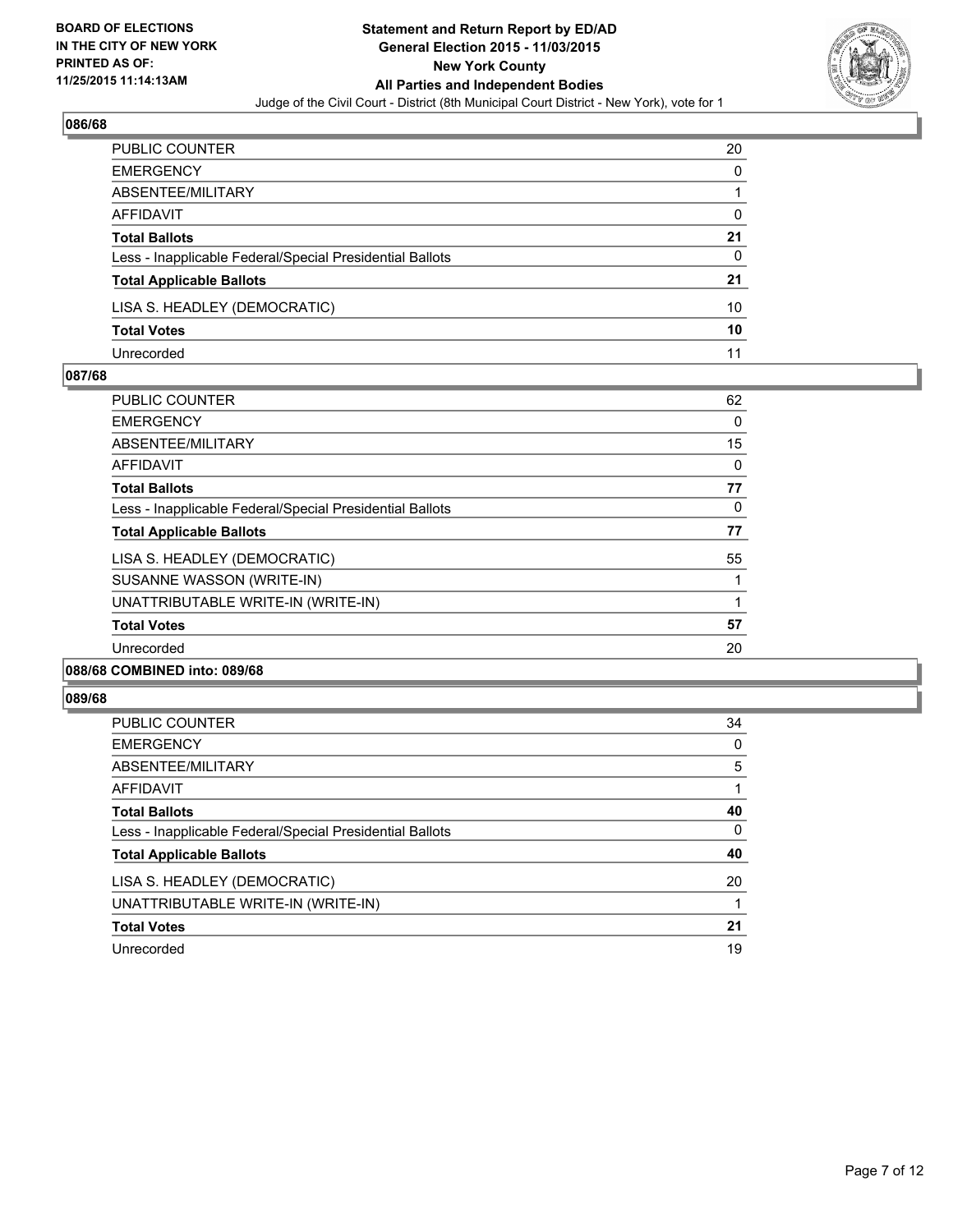

| PUBLIC COUNTER                                           | 19 |
|----------------------------------------------------------|----|
| <b>EMERGENCY</b>                                         | 0  |
| ABSENTEE/MILITARY                                        | 6  |
| AFFIDAVIT                                                | 0  |
| <b>Total Ballots</b>                                     | 25 |
| Less - Inapplicable Federal/Special Presidential Ballots | 0  |
| <b>Total Applicable Ballots</b>                          | 25 |
| LISA S. HEADLEY (DEMOCRATIC)                             | 16 |
| <b>Total Votes</b>                                       | 16 |
| Unrecorded                                               | 9  |

#### **091/68 COMBINED into: 092/68**

**092/68** 

| PUBLIC COUNTER                                           | 44 |
|----------------------------------------------------------|----|
| <b>EMERGENCY</b>                                         | 0  |
| ABSENTEE/MILITARY                                        | 5  |
| <b>AFFIDAVIT</b>                                         | 0  |
| <b>Total Ballots</b>                                     | 49 |
| Less - Inapplicable Federal/Special Presidential Ballots | 0  |
| <b>Total Applicable Ballots</b>                          | 49 |
| LISA S. HEADLEY (DEMOCRATIC)                             | 34 |
| <b>Total Votes</b>                                       | 34 |
| Unrecorded                                               | 15 |
|                                                          |    |

#### **093/68**

| PUBLIC COUNTER                                           | 43 |
|----------------------------------------------------------|----|
| <b>EMERGENCY</b>                                         | 0  |
| ABSENTEE/MILITARY                                        | 2  |
| AFFIDAVIT                                                |    |
| <b>Total Ballots</b>                                     | 46 |
| Less - Inapplicable Federal/Special Presidential Ballots | 0  |
| <b>Total Applicable Ballots</b>                          | 46 |
| LISA S. HEADLEY (DEMOCRATIC)                             | 32 |
| <b>Total Votes</b>                                       | 32 |
| Unrecorded                                               | 14 |

| 095/68 COMBINED into: 092/68                             |   |
|----------------------------------------------------------|---|
| <b>Total Votes</b>                                       | 5 |
| LISA S. HEADLEY (DEMOCRATIC)                             | 5 |
| <b>Total Applicable Ballots</b>                          | 5 |
| Less - Inapplicable Federal/Special Presidential Ballots | 0 |
| <b>Total Ballots</b>                                     | 5 |
| AFFIDAVIT                                                |   |
| ABSENTEE/MILITARY                                        | 2 |
| <b>EMERGENCY</b>                                         | 0 |
| <b>PUBLIC COUNTER</b>                                    | 2 |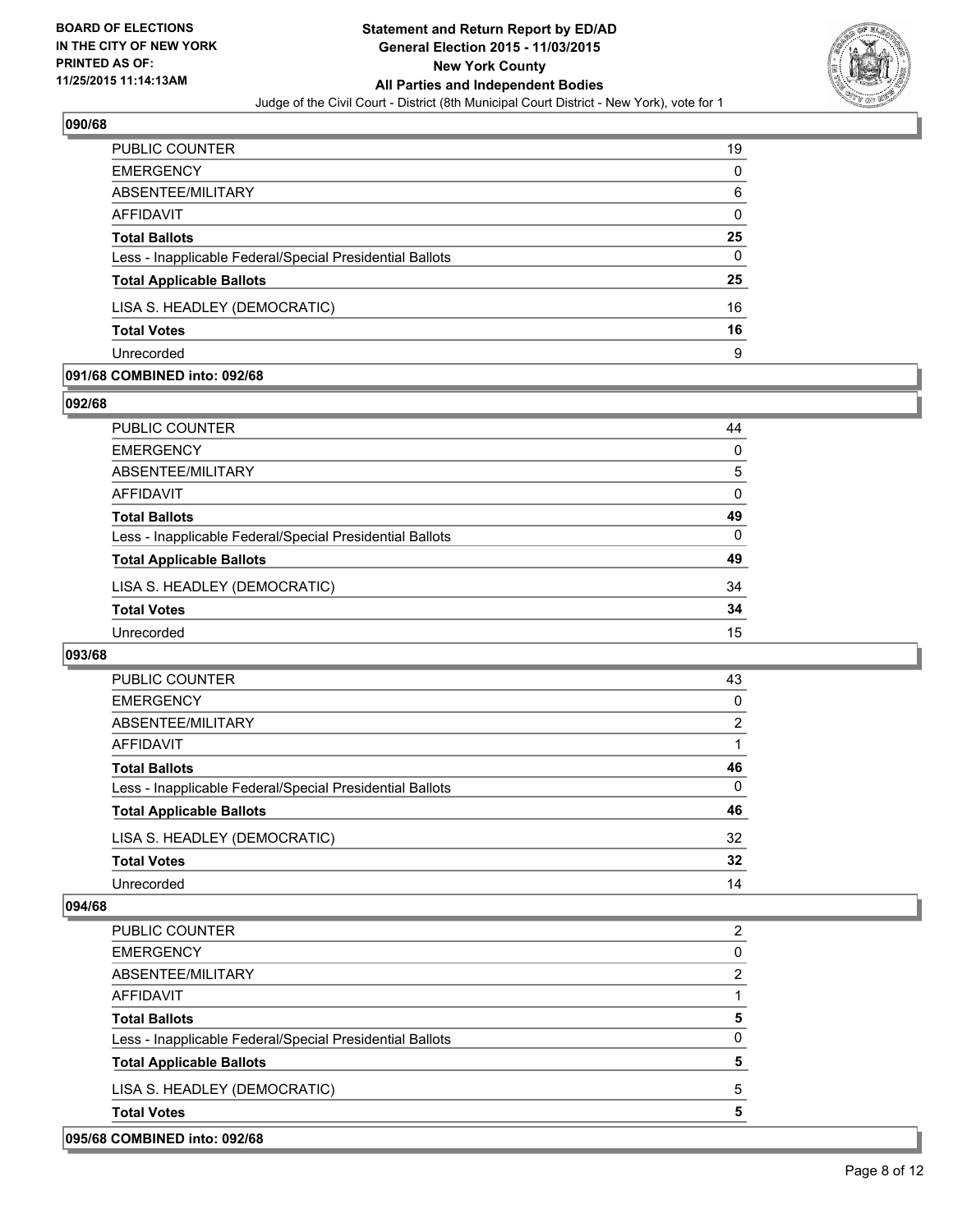

#### **099/68 COMBINED into: 061/68**

#### **100/68 COMBINED into: 101/68**

| <b>PUBLIC COUNTER</b>                                    | 75 |
|----------------------------------------------------------|----|
| <b>EMERGENCY</b>                                         | 0  |
| ABSENTEE/MILITARY                                        | 4  |
| AFFIDAVIT                                                | 0  |
| <b>Total Ballots</b>                                     | 79 |
| Less - Inapplicable Federal/Special Presidential Ballots | 0  |
| <b>Total Applicable Ballots</b>                          | 79 |
| LISA S. HEADLEY (DEMOCRATIC)                             | 48 |
| UNATTRIBUTABLE WRITE-IN (WRITE-IN)                       | 3  |
| <b>Total Votes</b>                                       | 51 |
| Unrecorded                                               | 28 |
| 105/68 COMBINED into: 085/68                             |    |
| 106/68 COMBINED into: 085/68                             |    |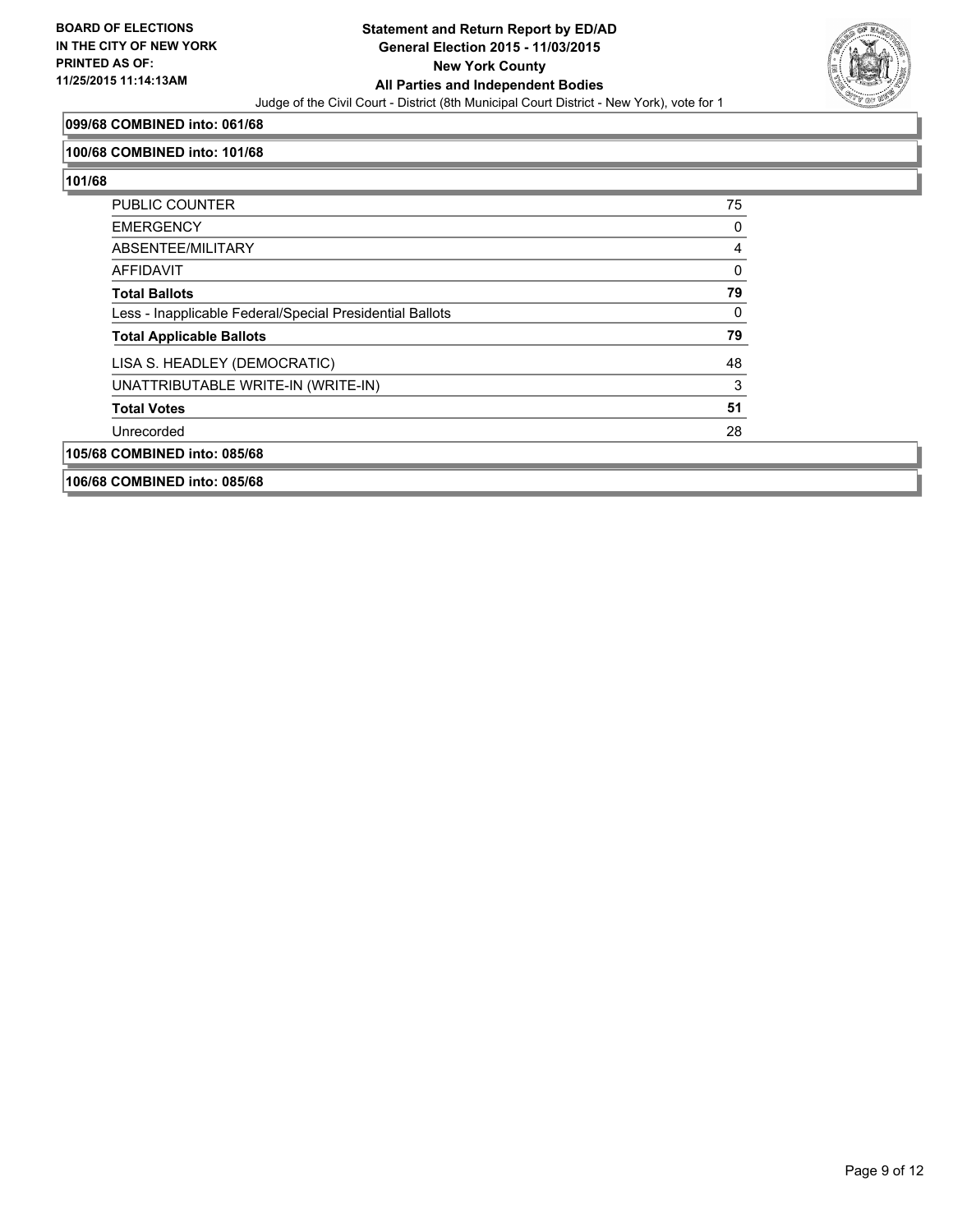

#### **027/70 COMBINED into: 083/68**

### **037/70**

| PUBLIC COUNTER                                           | 43           |
|----------------------------------------------------------|--------------|
| EMERGENCY                                                | 0            |
| ABSENTEE/MILITARY                                        | 6            |
| AFFIDAVIT                                                | $\mathbf{0}$ |
| Total Ballots                                            | 49           |
| Less - Inapplicable Federal/Special Presidential Ballots | $\mathbf{0}$ |
| <b>Total Applicable Ballots</b>                          | 49           |
| LISA S. HEADLEY (DEMOCRATIC)                             | 38           |
| Total Votes                                              | 38           |
| Unrecorded                                               | 11           |

#### **038/70**

| <b>PUBLIC COUNTER</b>                                    | 55       |
|----------------------------------------------------------|----------|
| <b>EMERGENCY</b>                                         | $\Omega$ |
| ABSENTEE/MILITARY                                        |          |
| <b>AFFIDAVIT</b>                                         |          |
| <b>Total Ballots</b>                                     | 63       |
| Less - Inapplicable Federal/Special Presidential Ballots | 0        |
| <b>Total Applicable Ballots</b>                          | 63       |
| LISA S. HEADLEY (DEMOCRATIC)                             | 47       |
| <b>Total Votes</b>                                       | 47       |
| Unrecorded                                               | 16       |
| 039/70 COMBINED into: 038/70                             |          |

| <b>PUBLIC COUNTER</b>                                    | 164 |
|----------------------------------------------------------|-----|
| <b>EMERGENCY</b>                                         | 0   |
| ABSENTEE/MILITARY                                        | 4   |
| AFFIDAVIT                                                | 2   |
| <b>Total Ballots</b>                                     | 170 |
| Less - Inapplicable Federal/Special Presidential Ballots | 0   |
| <b>Total Applicable Ballots</b>                          | 170 |
| LISA S. HEADLEY (DEMOCRATIC)                             | 126 |
| UNATTRIBUTABLE WRITE-IN (WRITE-IN)                       |     |
| <b>Total Votes</b>                                       | 127 |
| Unrecorded                                               | 43  |
| 047/70 COMBINED into: 046/70                             |     |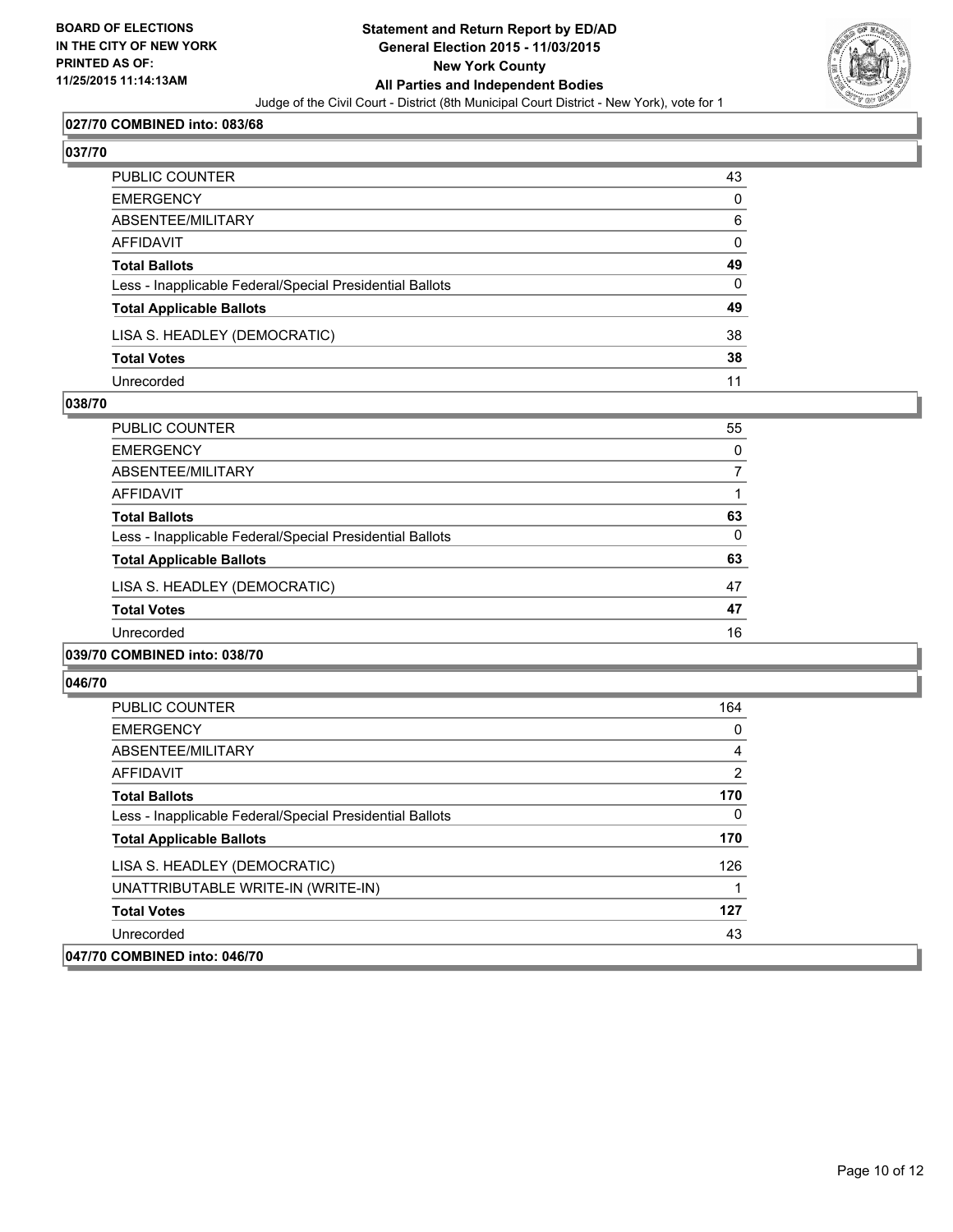

| <b>PUBLIC COUNTER</b>                                    | 112 |
|----------------------------------------------------------|-----|
| <b>EMERGENCY</b>                                         | 0   |
| ABSENTEE/MILITARY                                        | 5   |
| AFFIDAVIT                                                |     |
| <b>Total Ballots</b>                                     | 118 |
| Less - Inapplicable Federal/Special Presidential Ballots | 0   |
| <b>Total Applicable Ballots</b>                          | 118 |
| LISA S. HEADLEY (DEMOCRATIC)                             | 77  |
| UNATTRIBUTABLE WRITE-IN (WRITE-IN)                       |     |
| <b>Total Votes</b>                                       | 78  |
| Unrecorded                                               | 40  |